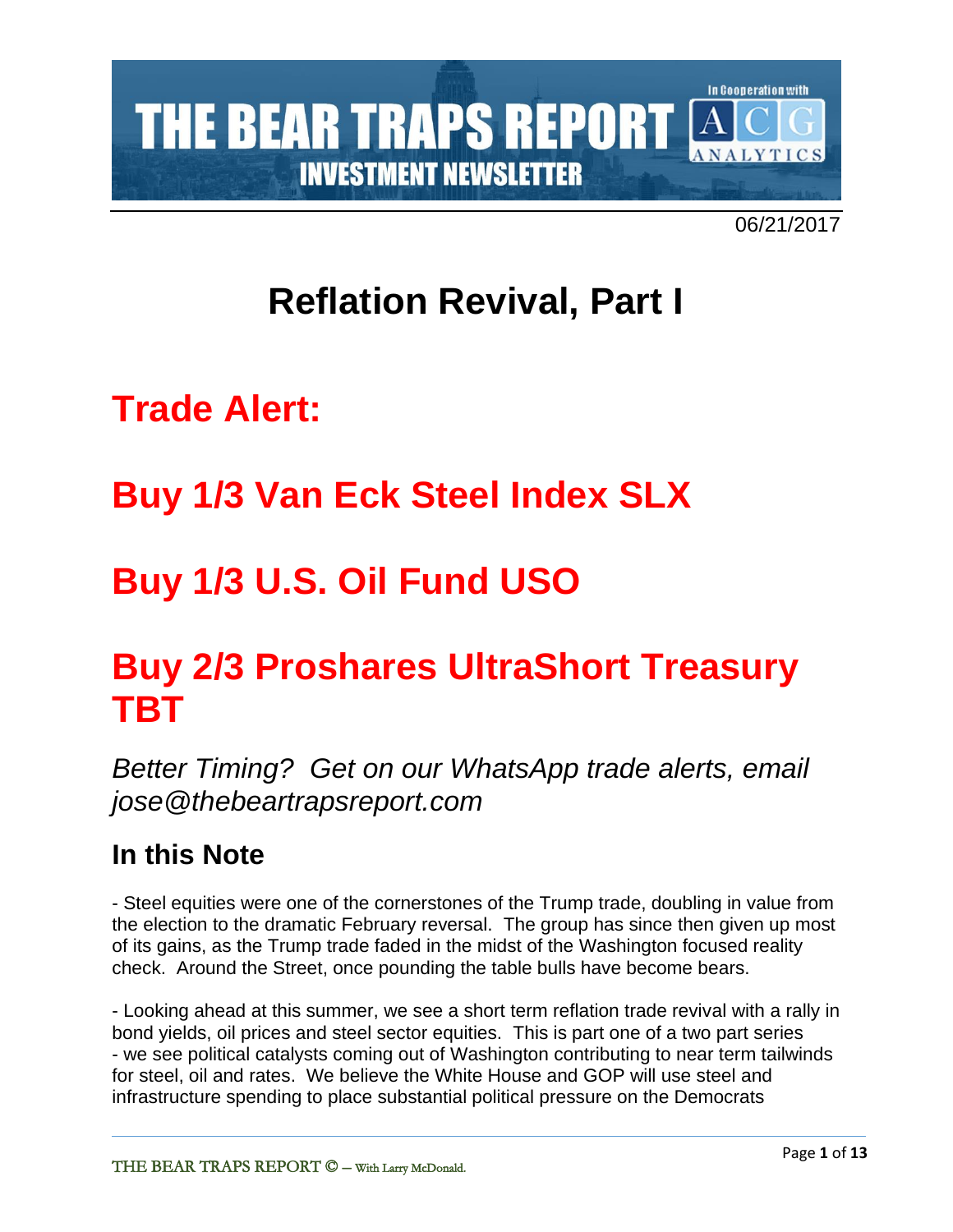- **particularly in the key (8) Senate races in red Trump states**. Ahead of the 2018 midterms, political pressures are mounting on both sides - there's meaningful room for a positive progress surprise.

- In April, the Commerce department started an investigation into the threat of steel imports to the domestic steel and aluminum sector under section 232 of Trade Expansion Act. It is expected to present the findings of this investigation to President Trump in the coming weeks. Should it conclude that these imports are a threat to the domestic steel and aluminum sector, Trump has about two months to report its finding to Congress and implement measures to protect the domestic steel and aluminum industries. One of Trump's major campaign pledges was to protect and support the domestic steel sector and other heavy industries and we therefore deem it likely that Trump will act promptly on the Commerce department findings. The consequential tariffs .....



## **U.S. Steel X**

Last week, U.S. Steel surged 22% from the May lows, she's given back some of those gains, but still 12% better.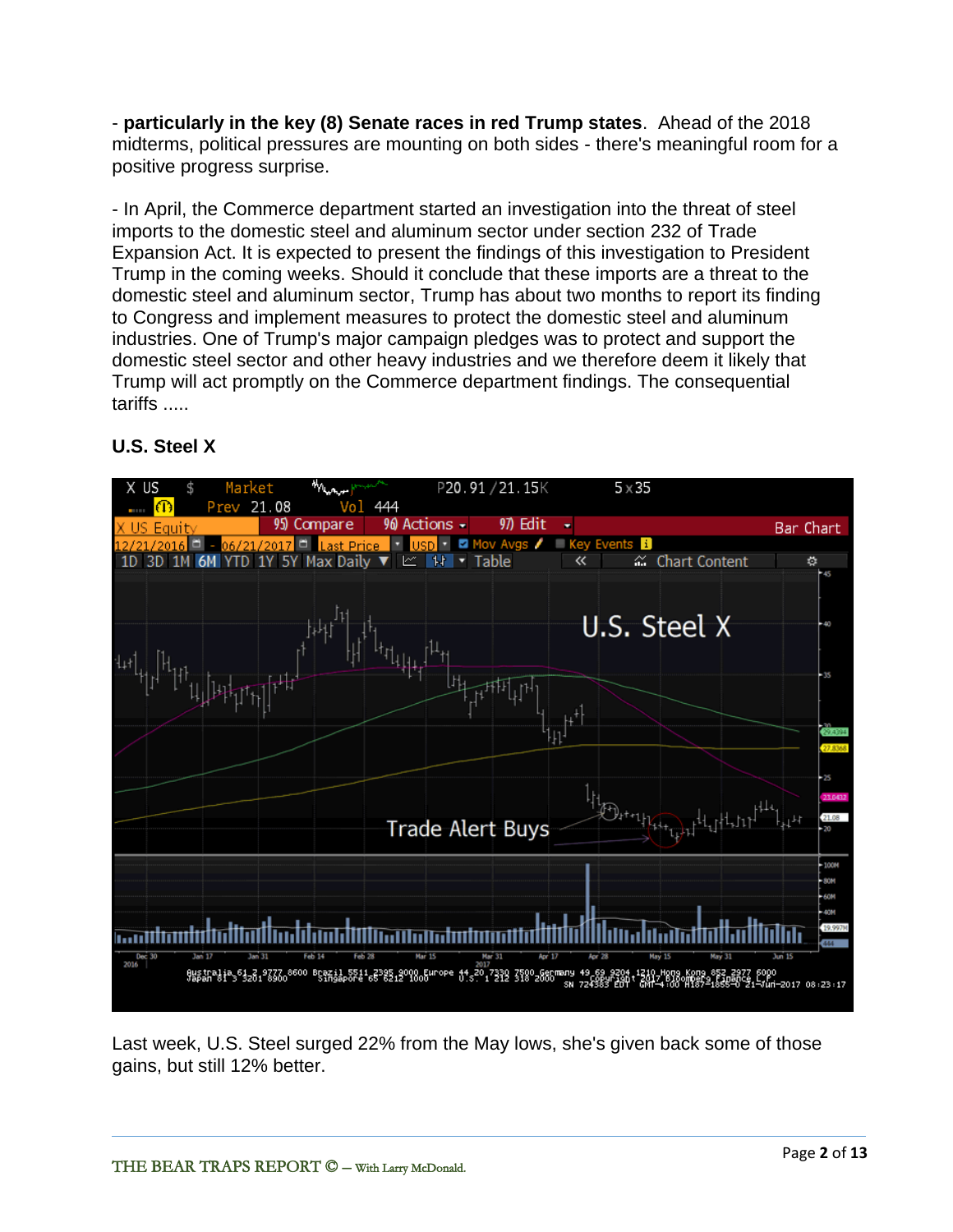# **Trump's Love for the Rustbelt**

One of the hallmarks of Trump campaign was his insistence that as President, he would address the chronic US trade deficit in manufactured goods. Trumps strategy to win the elections was in part based on capturing a disproportionately large share of the Rustbelt vote relative to other recent Republican presidential candidates. Since 1988, Republicans have lost a majority of States in the traditional industrial heartland of America (Rustbelt), **in part due to their unwavering support for free trade**. But Trump deviated from the traditional Republican free trade playbook by highlighting the persistent U.S. trade deficit in goods and blamed the alleged trade abuses that give foreign based manufacturers a competitive advantage over domestic rivals.

## **Wage Growth, Trump and Populism**

Amazon: 6.2%\* U.S. 2.7% Swing States: 0.8%

\*warehouse employment shortage

NY Fed, Bloomberg, Barclays data

Since the inauguration, the Trump administration has been in a constant struggling with Congress on many legislative aspects of the Trump agenda, and much of the "Trump trade" has faded in the midst of this battle. While Congressional approval is needed for proposals such as tax and healthcare reform, **Congress has surrendered much of the Trade authority to the executive branch**. This allows Trump to act **unilaterally and quickly on trade without the need for Congressional approval**. As soon as Congress approved the US Trade Representative and Commerce Secretary, the Trump administration ordered an investigation into a host of alleged trade abuses and violations. A key priority for Trump is the aluminum and steel industry, which is being investigated since April under section 232 of the 1962 Trade Expansion Act. This Act allows the President to impose import restrictions to protect US national security if imports are a threat to US national security (a) "by fostering U.S. dependence on unreliable or unsafe imports"; or (b) "by fundamentally threatening the ability of U.S. domestic industries to satisfy national security needs." The administration argues that the investigation is necessary because if there is a lack of domestic producers, it could impede US defense procurement for its armed forces as well as for strategically important infrastructure.

In search for a quick and decisive victory, **Trump has even expedited the investigation** by demanding a report in 30-50 days from the start of the investigation rather than the customary 270-day window. As such the Commerce secretary and US Trade Representative (USTR) are expected to submit their findings by the end of this week.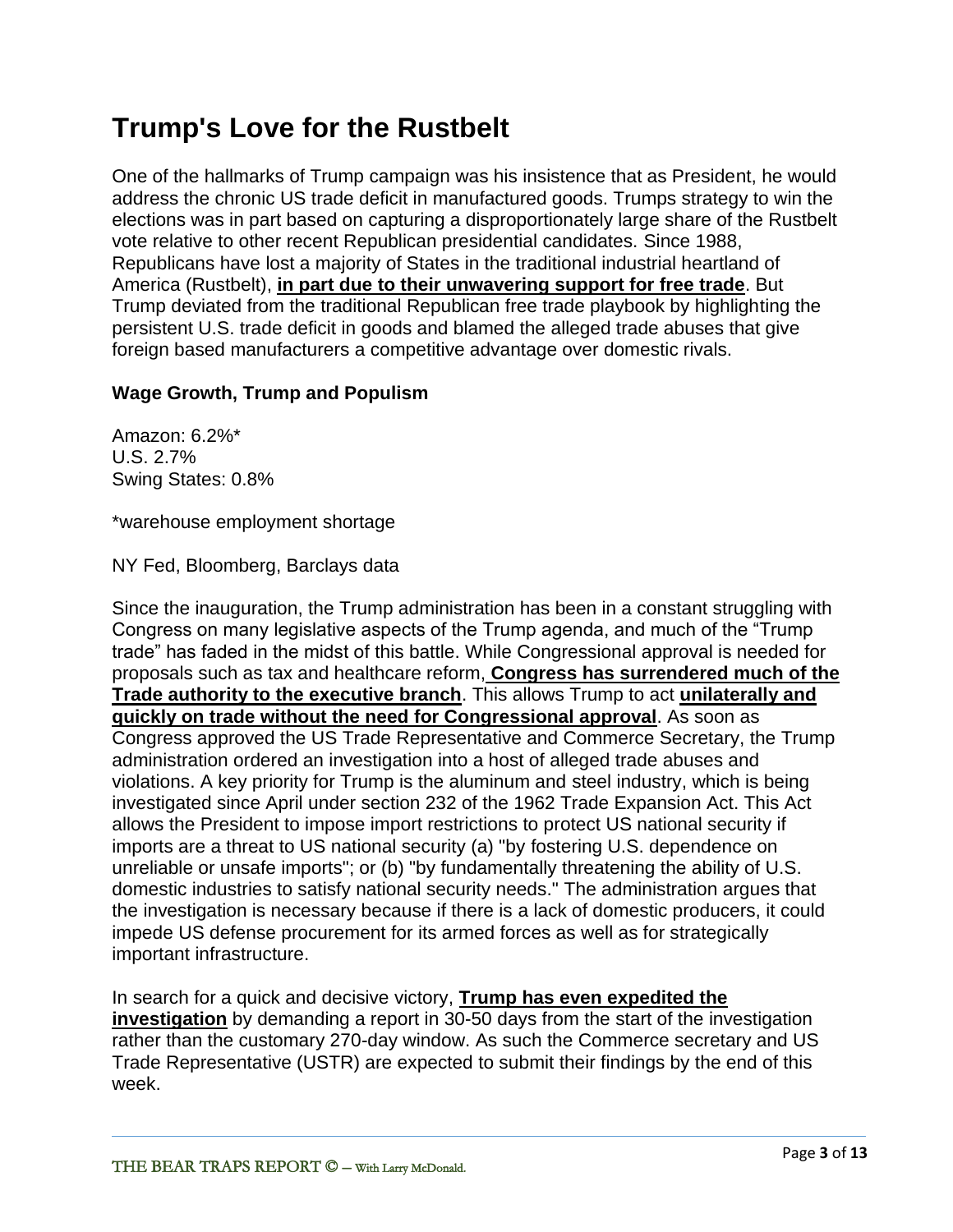### **U.S. Wage Growth Since 1973**

#### **Populism and Globalism**

Upper / High Income: +52% Everyone Else: -4.6%

Thomas & Dimsdale, "Three Centuries of Data"

Trump won the election by targeting the blue color workers in the Rustbelt states, which in the recent decades have become part of the Democratic base. Republican candidates are traditionally strong promoters of free trade. As a result, since 1988 **no Republican candidate has won the key Rustbelt (PA, MI, WI)** states as the democrats built up a strong firewall through their traditional ties with the unions. Trump targeted these voters because winning the Rustbelt would provide him a path to the 270 Electoral Votes needed to win the election. Over the years, the Rustbelt voters have become increasingly susceptible policies that protect domestic manufacturing due to the collapse in manufacturing jobs since 2000. While the overall economy has crawled its way out of the great recession of 2008, most of the Rustbelt has seen virtually no recovery and Trump played into the despair by advocating trade restrictions and support for domestic manufacturing.

In Michigan, Wisconsin and Pennsylvania; Trump received 620,000 more votes than Mitt Romney - 130,000 more than George Bush. This is Trump's base, we believe the White House will focus on using its trade authority to appeal directly to populist energy hot spots.



#### **WTO Pain for Middle Class Working Families Across America**

*Manufacturing employment has collapsed by 30% since 2000, coinciding with the entry of China into the WTO. The decline is even more pronounced when comparing it to total US employment, which has risen by 18m over the last 17 years. So as a percentage, manufacturing employment has declined from 12.5% to 7.8% of total employment. While there are various reasons behind the precipitous decline in domestic manufacturing employment, notably the significant advances in productivity and*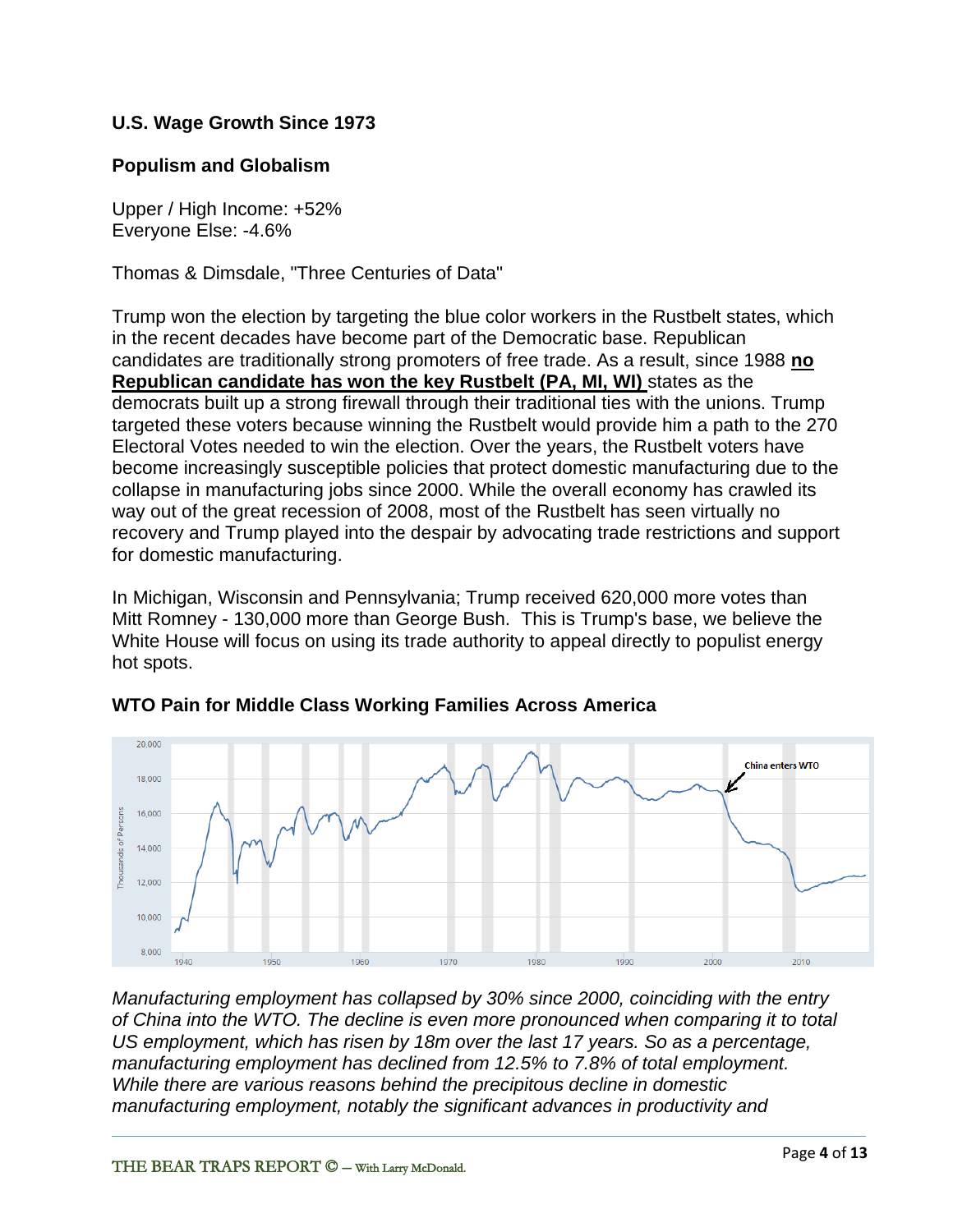*robotics, other advanced countries such as Japan and Germany have made similar advances and the percentage of manufacturing employment in these countries is still close to 20%. The consequences of this disproportionate decline does not only reverberates through the rest of the labor market, as each manufacturing job tends to create several services jobs around it, but also to the many communities that relied on manufacturing employment to prosper. Once a local manufacturing base is gone, these communities slide into an imminent downward economic spiral.* 

# **The History of US Tariffs and Trade Restrictions**

Since the Trade Expansion Act's passage in 1962, there have been 26 investigations with a handful resulting in the imposition of import restrictions. In recent years, the law was used twice - to investigate oil in 1999 and iron and steel in 2001 – but in both cases the conclusion was that there was no threat to national security. Still the Bush administration did protect the domestic steel industry that year by imposing steel tariffs under section 201 of the Trade Act of 1974, with tariffs between 5 to 30% tariffs on imported steel.

## **Steel vs Big Tech**



*Over the last three months, Steel stocks are 18% lower while the Nasdaq 100 is nearly*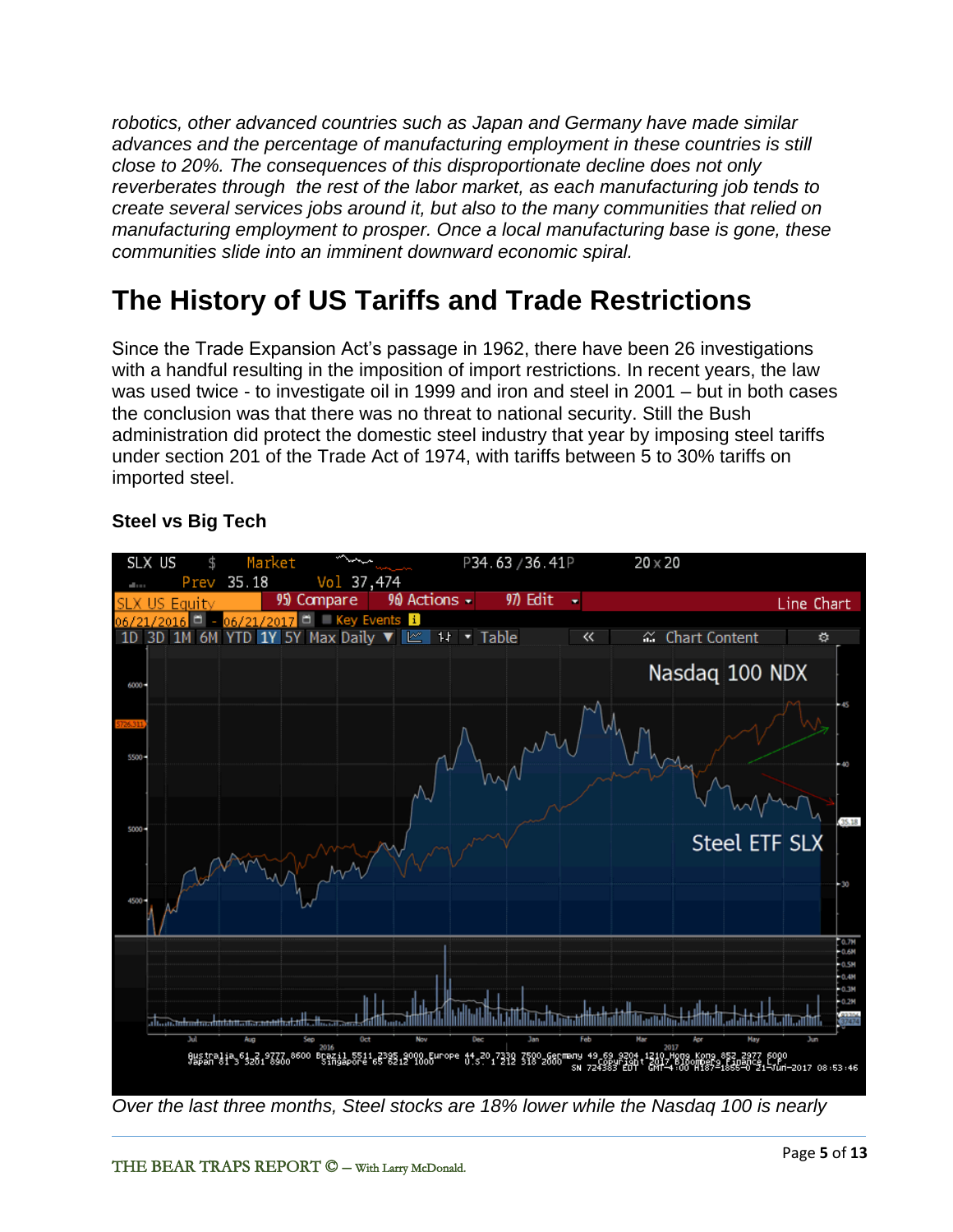*8% higher. We believe this divergence is unsustainable - we see a reflation trade revival over the summer with a rally in bond yields, oil prices and Steel sector equities.*

Still, the domestic steel industry can receive government support with and/or without official trade restrictions. In 1986, President Reagan ordered the negotiation of voluntary restraint agreements (VRAs) with foreign machine tool suppliers and directed Commerce and Defense to initiate a program to help revitalize the domestic industry by improving the industry's integration into the defense procurement process.

In early February, the Trump administration imposed trade tariffs on certain types of steel products from China. The problem is that, even though China has by far the largest steel capacity, the direct steel imports from China into the US are not that large. China tends to import steel into the US via NAFTA countries, or as a finished product. For example, China imports the steel to Mexico and then onto the U.S. under favorable NAFTA trade conditions. Alternatively, China imports the steel to Mexico-based car makers, who export their final product to the U.S.. China is also accused of importing into the US via countries such as Vietnam to avoid U.S. duties and scrutiny. Lastly, China may import its steel into countries that are major steel producers themselves and these local steel producers, facing a local glut in steel supply from the imports, turn around and export their product to the US.

### **Atlanta Fed Wage Growth Tracker**

2010s: 2.5%\* 2000s: 3.9% 1990s: 4.6%

\*Populism's rage genesis resides here.

Traditional measures such as anti-dumping cases and targeted tariffs on Chinese steel imports are often woefully inadequate. In the words of Commerce secretary Ross "*The problem with countervailing duty and anti-dumping cases is that they're very limited in nature, to a very, very specific product form one specific country,".* And even if the US takes action, importers can evade the penalties by shifting to another product, or shipping it through a third country, he said.

Trumps Director of Trade and Industrial Policy Peter Navarro stated that China also engages in the massive dumping of select products such as aluminum and steel below cost. It is currently dumping over 100 million tons of steel alone into global markets. China is hardly the only cheater in the world; it's just the biggest. Tariffs will be used not as an end game but rather as a negotiating tool to encourage our trading partners to cease cheating.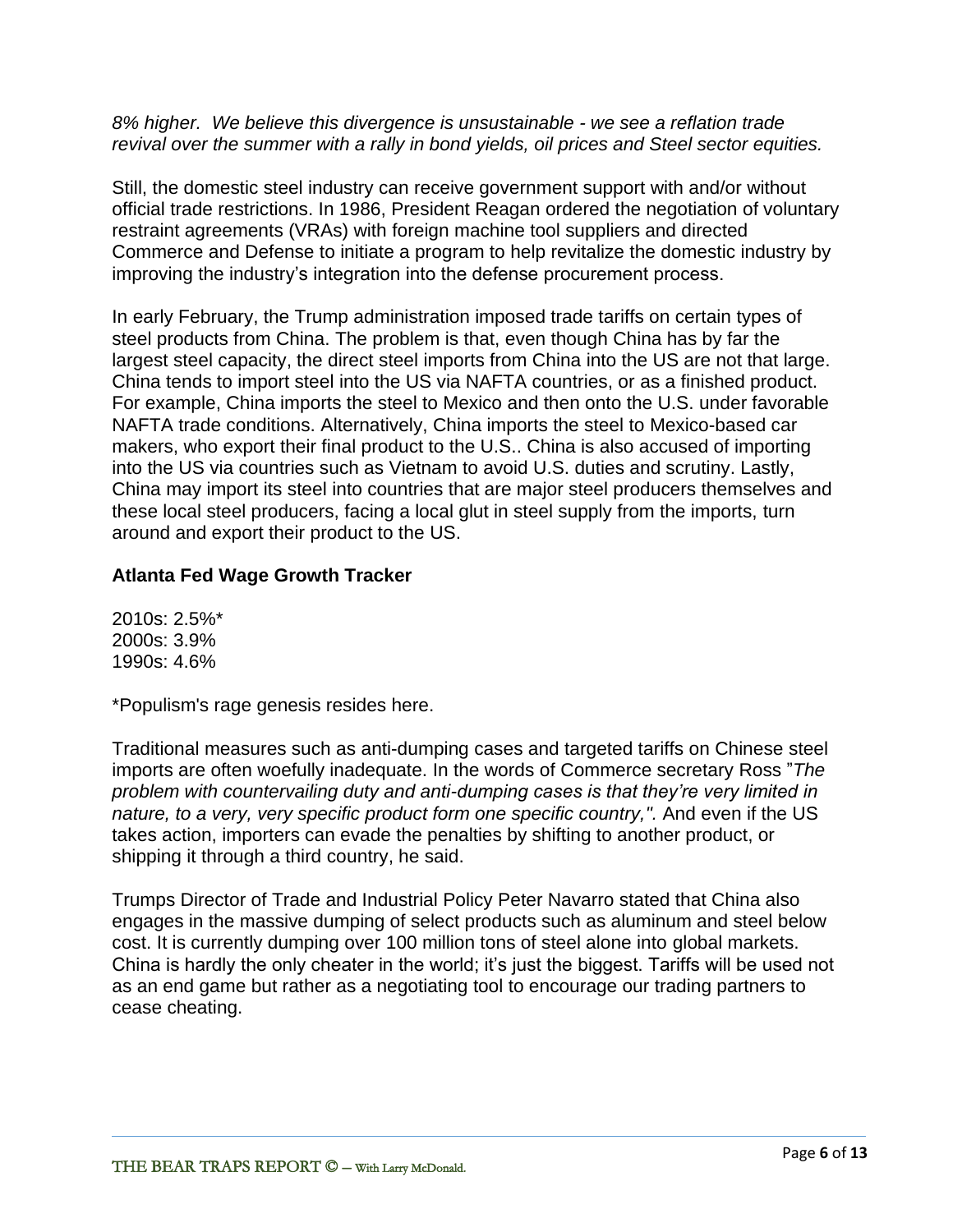#### **Steel Production**



Source: World Steel Association. Note: Figures are estimates and subject to revision.

*China is by far the largest steel producer in the world and makes far more of the metal than it consumes. It sells excess output overseas, often undercutting the prices offered by producers in the importing nations, according to U.S. steel companies. The OECD estimates that there are currently about 700ml mt of excess steel capacity globally. China's government-owned and -supported steel industry represents almost half of the world's steelmaking and more than half of the world's overcapacity. Between 2000 and 2014, Chinese steel production increased a whopping 540%, while U.S. production declined 13%.*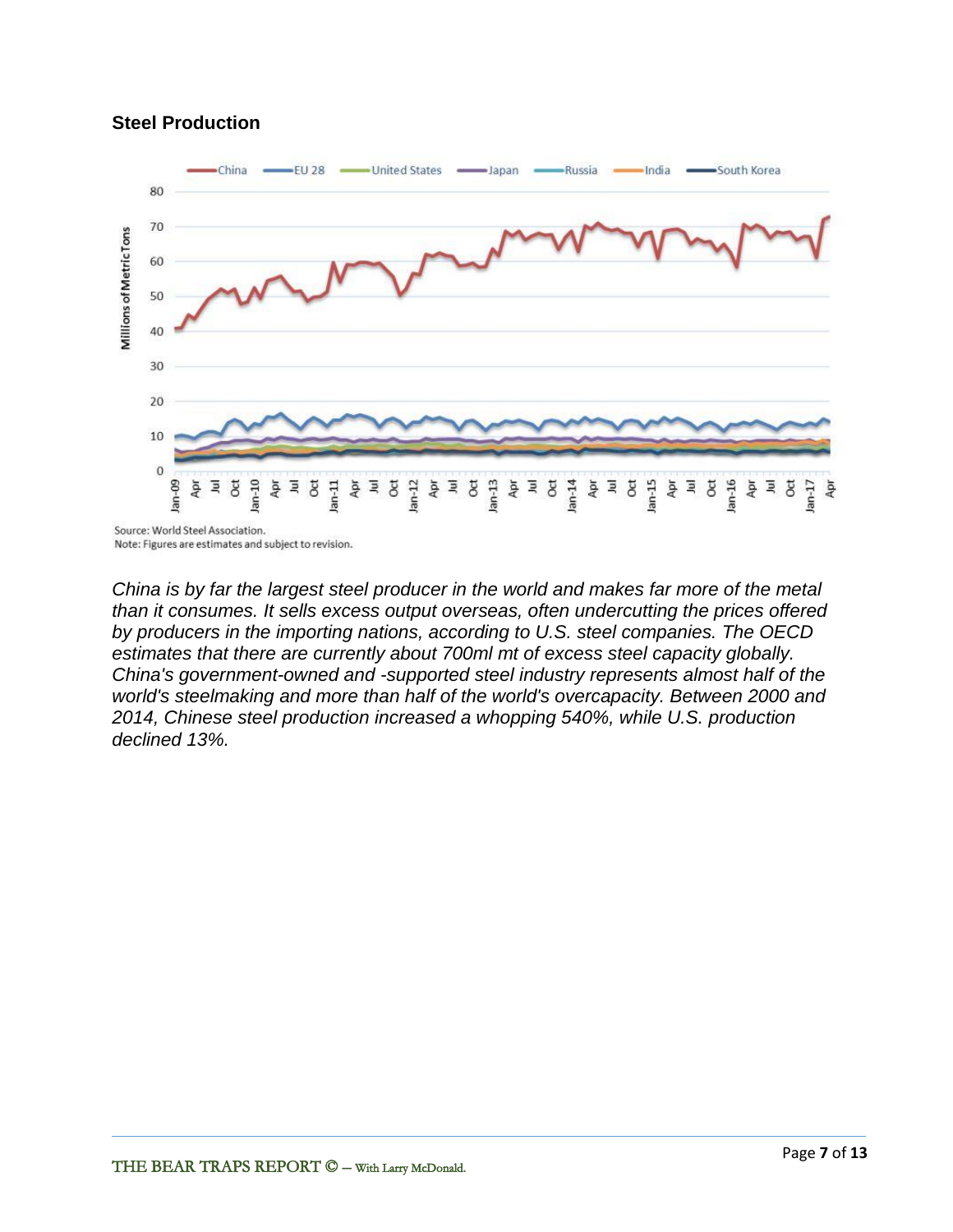### **U.S. Steel Imports by Region**



*Most of US' imports of steel come from NAFTA counties (Canada and Mexico) and from other countries which are significant destinations of China steel exports*

## **Key Steel Trade Data - Imports are Crushing Domestic Steel Makers**

In April 2017:

- Steel imports were up 34.9% y/y and up 21.8% from the 2016 average monthly volume of 2.5ml mt.
- YTD US imports of steel mill products amounted to 11.2ml mt, a 23% y/y increase
- In value terms, imports increased slightly more than tonnage, up 28.8%  $y/y$  to \$8.9ml mt.
- Canada accounted for the largest share of US imports at 17%, followed by Brazil (12%) and Korea (10%).
- The US imported 3.9ml mt of flat products YTD, accounting for 35% of total steel mill imports, followed by semi-finished steel at 2.6 million metric tons or 23% of total imports.
- Import penetration for steel mill products increased slightly to 27.8 % in April 2017 from 27.3% in March. This marks a 4.1ppt increase from a year ago.
- According to the latest available data from the three NAFTA countries, total steel mill imports into NAFTA countries increased 12.1% to 8.1ml mt in YTD 2017

China's share of total monthly world steel production increased slightly to 51% in April 2017 from 50% in March 2017, accounting for roughly half of monthly total world production, while the U.S. ranked fifth behind India at 5%.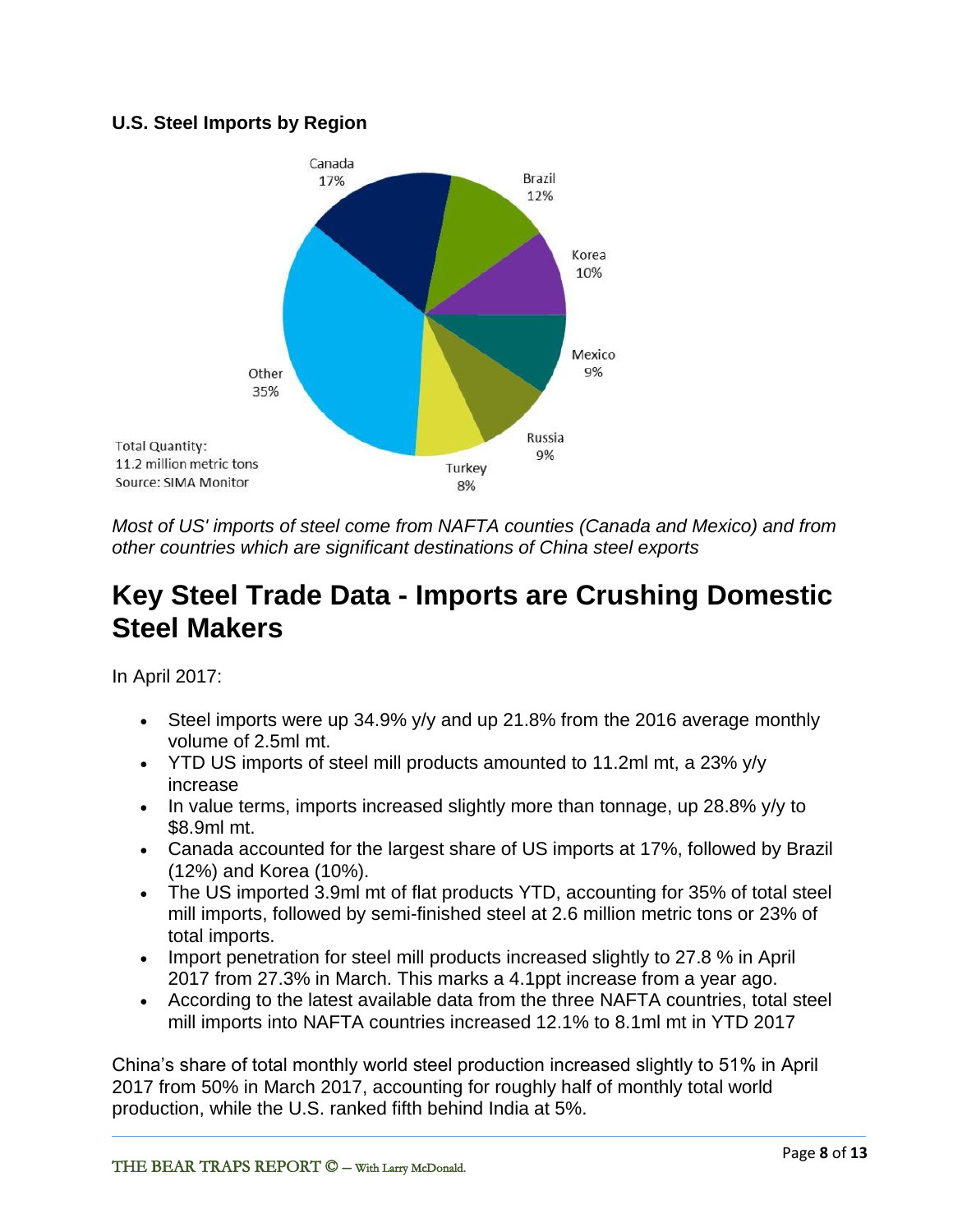#### **U.S. Steel Imports**



*Incredulously, steel imports into the US continue to increase despite the threat of import restrictions from the Trump Administration.*



## **Commodity Prices**

*The decline in steel stocks is in part driven by the fading Trump trade, but also by the growing concerns of Chinese demand/supply dynamics. A significant slowdown in Chinese demand for steel puts downward pressure on steel commodities as well as global steel stocks from the threat of more Chinese steel exports. Part of the fear of a*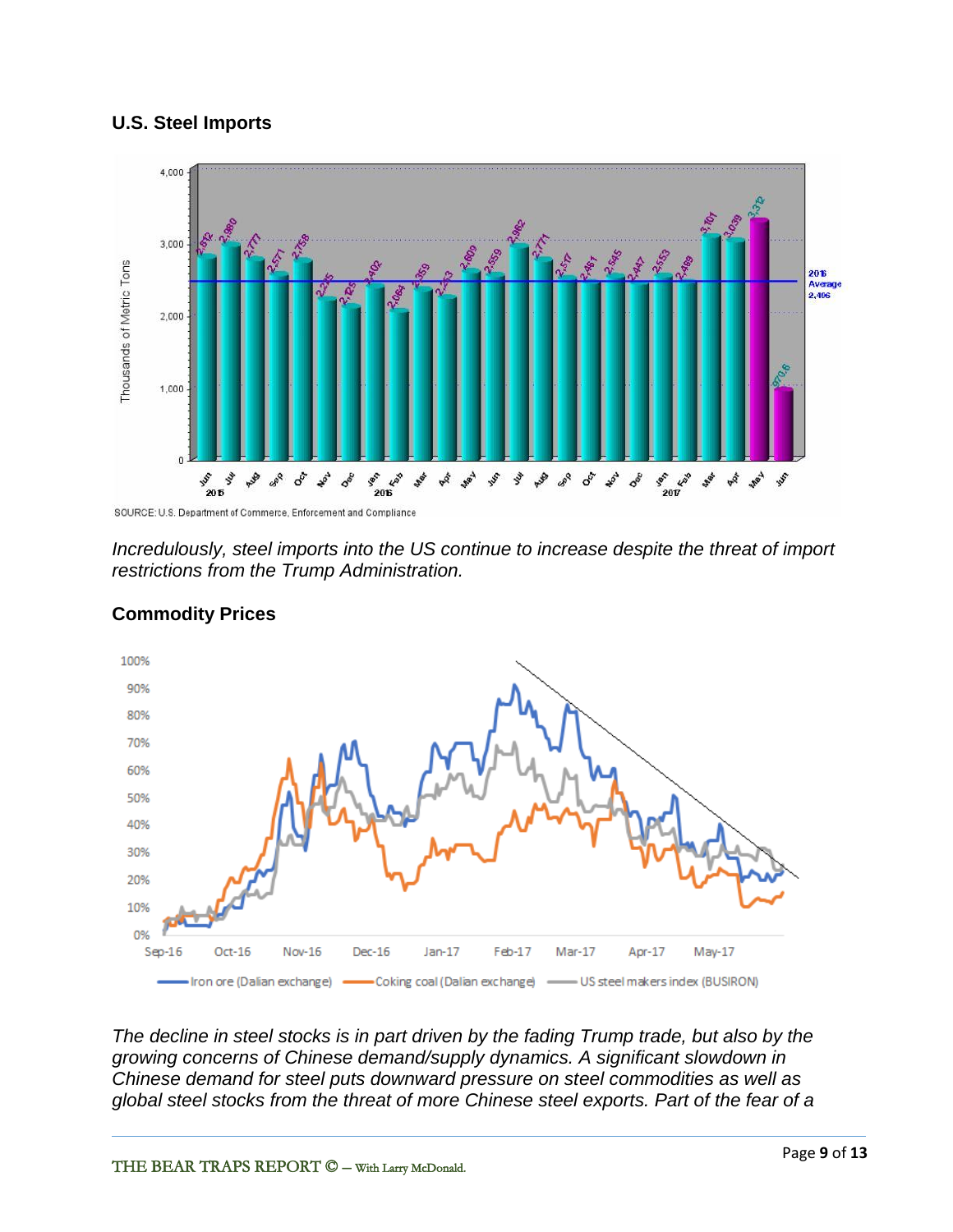*Chinese slowdown is driven by the clampdown of the shadow banking system by Chinese authorities. The shadow banking market has been an essential provider of cheap capital to support GDP growth and the clampdown has instilled fear of a slowdown. The reality is however that the authorities have forced the banks to reduce Wealth Management Products and Entrusted Loans, and replace it by bank lending. So one source of financing was replaced by another. Accordingly, the fears of a creditinduced drastic slowdown of the Chinese economy are unwarranted.*

# **Will Tariffs Benefit the Domestic Steel Sector?**

The advantage of 232 provisions is that it allows the administration to impose tariffs irrespective of geography, a so called blanket tariff. So whether the steel comes from China or Mexico or Turkey, a tariffs is imposed on the product at the US port of entry. Previous tariff structures have failed to address the systemic problems as they were either too narrow, or country specific, which allowed the steel to come to the US via third countries. According to Secretary Ross, the administration is considering either a blanket increase in tariffs for imported steel or a hybrid model whereby domestic buyers would pay an additional duty for foreign made steel once a specific quota is reached.



### **Market Share**

*As a percentage of total US steel consumption the domestic steel industry has seen its market share decline from 75% of to 68% in recent years as imports have taken an increasing market share*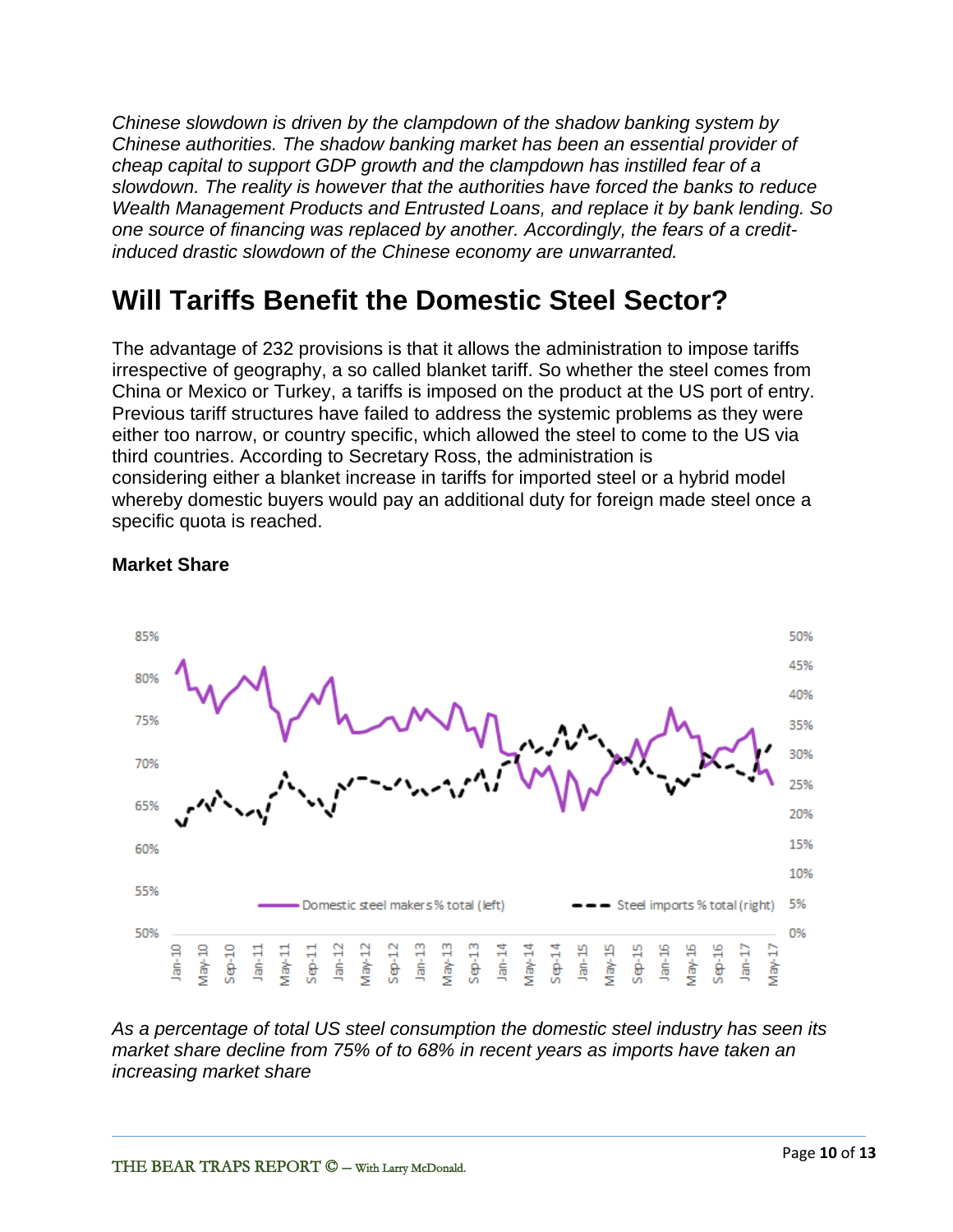We believe that the Administration, through a combination of blanket tariffs and quotas, allows domestic manufacturers to regain a significant percentage of the market share they lost in recent years. If the domestic steel companies return to the 2013 levels of a 75% market share, it could boost domestic steel shipments by 11%. Domestic inventories are exceptionally low, and restrictions on steel imports provides an ideal background for the domestic steel industry to raise prices. The last time the domestic industry enjoyed such a tailwind was in 2011 when weekly steel production rates went from ~7ml mt to 9ml mt, driving prices to \$900 per metric ton. Today prices for flat rolled are around \$740.

## **Steel Focused Equities**

| Symbol                | <b>Name</b>             |   | Market cap |    | EV     |      | EV/EBITDA Current P/E | Est $P/E$ | Est $P/E$ |
|-----------------------|-------------------------|---|------------|----|--------|------|-----------------------|-----------|-----------|
| <b>NUE US Equity</b>  | <b>NUCOR CORP</b>       |   | 17,803     | S. | 20,817 | 8.6  | 12.3                  | 12.2      | 0.88      |
| <b>CMC US Equity</b>  | <b>COMMERCIAL METAL</b> | S | 2.173 S    |    | 2.842  | 10.9 | 15.8                  | 12.4      | 0.42      |
| <b>X US Equity</b>    | <b>US STEEL CORP</b>    |   | 3.633 S    |    | 5.341  | 10.4 | 11.1                  | 10.6      | 0.30      |
| <b>AKS US Equity</b>  | AK STEEL HLDG           |   | 1.977 S    |    | 4.008  | 7.5  | 9.1                   | 7.9       | 0.32      |
| <b>STLD US Equity</b> | <b>STEEL DYNAMICS</b>   |   | 7.945 S    |    | 9.295  | 7.6  | 11.1                  | 10.9      | 0.84      |
| <b>MT NA Equity</b>   | ARCELORMITTAL           |   | 18,803     | s  | 35.239 | 4.2  | n/a                   | 7.7       | n/a       |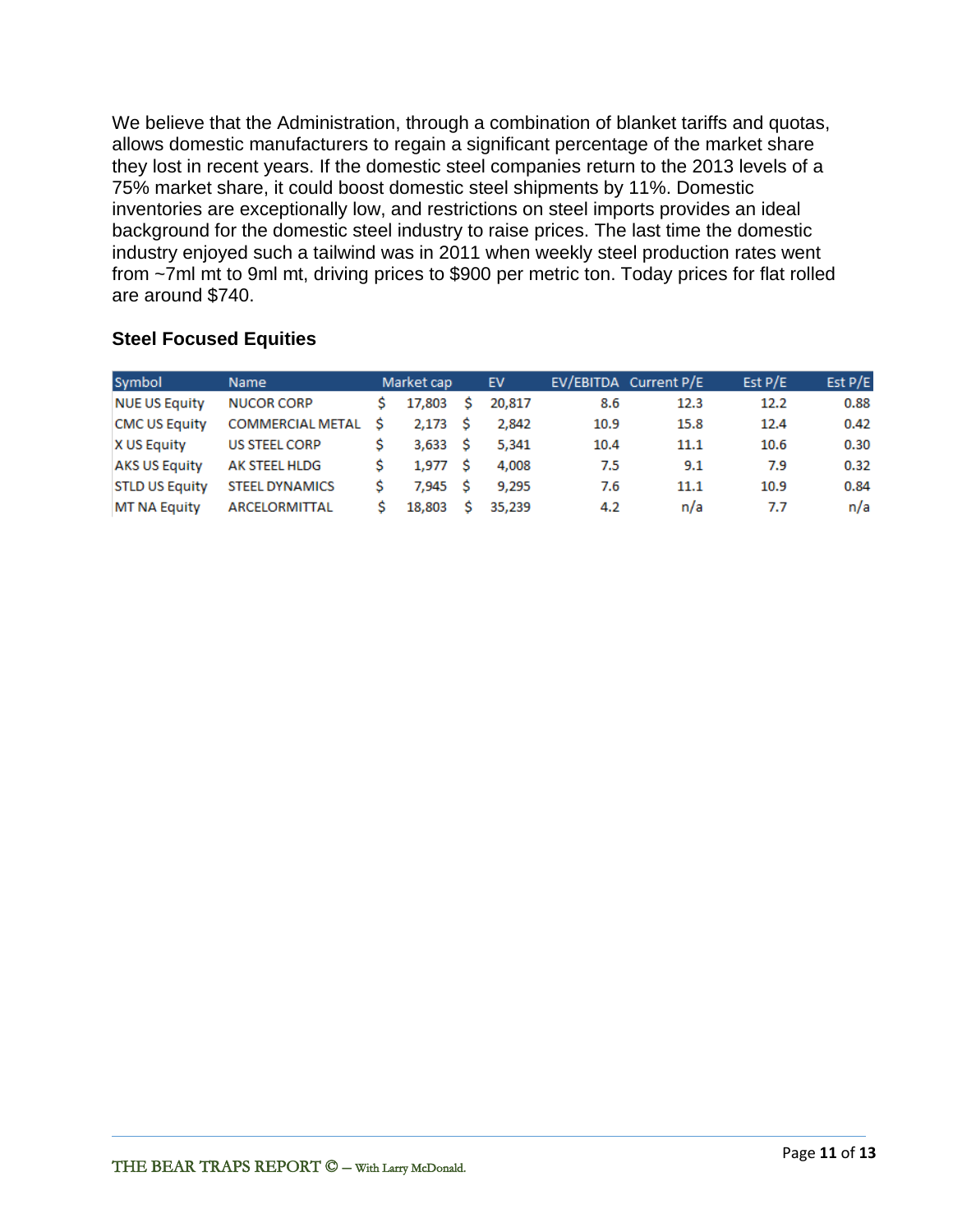#### Best Regards,

## The Bear Traps Report Team

**Larry McDonald** is the New York Times bestselling author of "A Colossal Failure of Common Sense," CNBC

contributor and Political Risk Expert. He is the Editor of The Bear Traps Report, a weekly independent

investment letter focusing on global political and systemic risk with actionable trade ideas. Former Head of U.S.

Macro Strategy at Societe Generale and former vice president of distress debt and convertible securities at

Lehman Brothers. He is one of the most well-respected risk managers on Wall Street.

Visit the website: [www.thebeartrapsreport.com](http://www.thebeartrapsreport.com/index.php?hide=1)

**DISCLAIMER:** THE BEAR TRAPS REPORT INVESTING NEWSLETTER IS NOT PAID BY ANY COMPANY TO RECOMMEND SECURITIES TO INVESTORS**.** We are completely independent.

**The Bear Traps Report** (referred to hereafter as "BTR"), is published as an information service for subscribers, and it includes opinions as to buying, selling and holding of various securities as well as opinions about economic, political trends and developments. However, the publishers of BTR are not brokers or investment advisers, and they do not provide investment advice or recommendations directed to any particular subscriber or in view of the particular circumstances of any particular person. The information contained in the BTR is provided for general informational purposes only, as a convenience to the subscribers of BTR. The materials are not a substitute for obtaining professional investment advice from a qualified person, firm or corporation that meets your particular investment profile and objectives. Consult the appropriate professional advisor for more specific advice contoured to your situation and needs.

BTR is in Cooperation with ACG Analytics in Washington. BTR is wholly responsible for the opinions and content in our research reports. ACG Analytics advises BTR in cooperation not partnership. ACG Analytics' research opinions are completely independent from BTR.

BTR of course does not guarantee that you will out-perform relevant markets. The information provided by BTR is obtained from sources believed to be reliable but is not guaranteed as to accuracy or completeness. Subscribers to BTR or any other persons who buy, sell or hold securities should do so with caution and consult with their own financial advisor, broker or investment adviser before doing so.

BTR does NOT receive compensation from any of the companies featured in our articles. At various times, the publishers and employees of BTR may own, buy or sell the securities discussed for purposes of investment or trading. BTR and its publishers, owners and agents, are not liable for any losses or damages, monetary or otherwise, that result from the content of BTR.

Past results of any given security are not necessarily indicative of future performance.

BTR is not engaged in rendering any legal or professional services by publishing and providing its report. BTR and its publishers specifically disclaim any liability, whether based in contract, tort, strict liability or otherwise, for any direct, indirect, incidental, consequential, or special damages arising out of or in any way connected with access to or use of BTR.

SUBSCRIBERS SHOULD VERIFY ALL CLAIMS AND DO THEIR OWN RESEARCH BEFORE INVESTING IN ANY INVESTMENTS REFERENCED IN THIS PUBLICATION. INVESTING IN SECURITIES AND OTHER INVESTMENTS, SUCH AS OPTIONS AND FUTURES, IS SPECULATIVE AND CARRIES A HIGH DEGREE OF RISK. SUBSCRIBERS MAY LOSE MONEY TRADING AND INVESTING IN SUCH INVESTMENTS.

The Bear Traps Report is a financial publisher, publishing information about markets, industries, sectors and investments in which it believes subscribers may be interested. The information in this letter is not intended to be personalized recommendations to buy, hold or sell investments. The Bear Traps Report is not permitted to offer personalized trading or investment advice to subscribers. The information, statements, views and opinions included in this publication are based on sources (both internal and external sources) considered to be reliable, but no representation or warranty, express or implied, is made as to their accuracy, completeness or correctness. Such information, statements, views and opinions are expressed as of the date of publication, are subject to change without further notice and do not constitute a solicitation for the purchase or sale of any investment referenced in the publication.

This publication is protected by U.S. and International Copyright laws. All rights reserved. This publication is proprietary and intended for the sole use of subscribers. No license is granted to any subscriber, except for the subscriber's personal use. No part of this publication or its contents may be copied, further transmitted, or otherwise reproduced, disseminated, transferred, or used, in any form or by any means, except as permitted under the subscription agreement or with the prior written permission of The BEAR TRAPS REPORT LLC. Any further disclosure or use, distribution, dissemination or copying of this publication, message or any attachment is strictly prohibited.